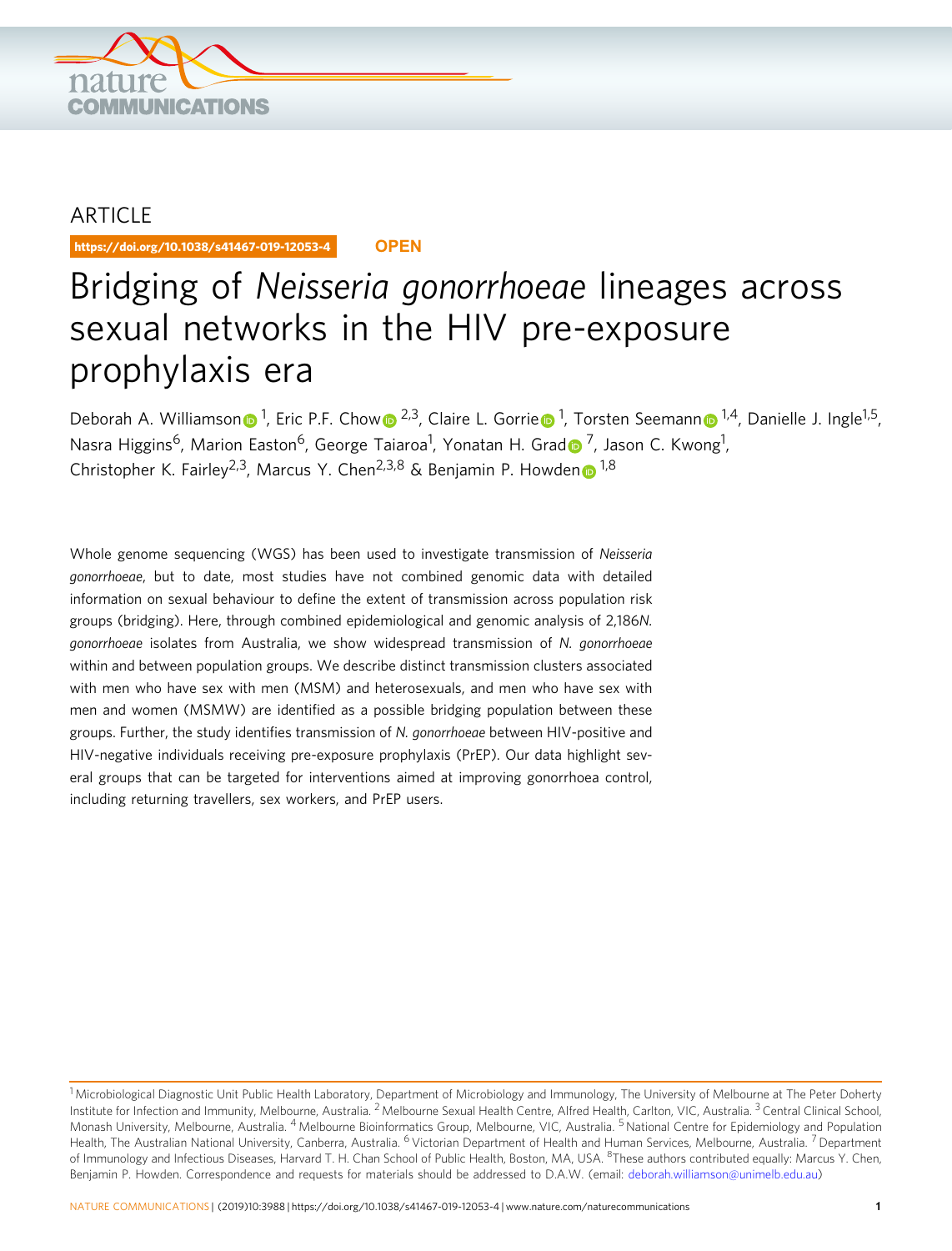onorrhoea is a common sexually transmitted infection (STI) caused by Neisseria gonorrhoeae, and represents a major health problem globally. The emergence and spread of antimicrobial-resistant (AMR) N. gonorrhoeae has been deemed an urgent threat to public health<sup>[1](#page-7-0)</sup>. Untreated, gonorrhoea can lead to severe sequelae, notably pelvic inflammatory disease, ectopic pregnancy and infertility in women, and can promote the transmission of  $HIV<sup>2</sup>$  $HIV<sup>2</sup>$  $HIV<sup>2</sup>$ .

Similar to the United States  $(US)^3$  $(US)^3$  and United Kingdom  $(UK)^4$ , the incidence of gonorrhoea in Australia has increased markedly over the past 5 years $3-6$  $3-6$ . Between 2012 and 2017, the annual incidence of gonorrhoea notifications in Australia rose from 61.1 per 100,000 population to 115.4 per 100,000 population, an alarming increase of 89%[7](#page-8-0). Although the increase in incidence may partly be due to increased diagnostic sensitivity of nucleic acid amplification tests (NAATs), a true increase in disease is supported by concurrent increases in other bacterial STIs, such as chlamydia and syphilis $5,8$  $5,8$ .

For decades, prevention of gonorrhoea has relied on public health measures, such as condom use, educational messaging, and screening to detect asymptomatic carriage of N. gonorrhoeae. Despite these measures, the incidence of gonorrhoea is increasing, predominantly in men who have sex with men (MSM), but also more recently in heterosexual populations $4,8$ . The reasons for this are not clear, although a number of factors may contribute. For example, the use of online dating applications has been associated with outbreaks of bacterial STIs among MSM<sup>9,10</sup>. Further, the introduction of pre-exposure prophylaxis (PrEP) for HIV has been associated with a decrease in condom use amongst MSM, and in some settings, an increase in  $STIs<sup>11,12</sup>$  $STIs<sup>11,12</sup>$  $STIs<sup>11,12</sup>$  $STIs<sup>11,12</sup>$  $STIs<sup>11,12</sup>$ . Finally, increasing travel may lead to increased importation of N. gonorrhoeae (particularly AMR strains) from areas with a high prevalence of STIs, with subsequent endemic local transmission<sup>13,14</sup>. Improved knowledge of factors that promote transmission could enable public health interventions to be directed towards those at highest risk of disease.

Recently, whole genome sequencing (WGS) has been used to provide insights into the local and global emergence and trans-mission of gonorrhoea, including AMR lineages<sup>[15](#page-8-0)-[19](#page-8-0)</sup>. To date, however, these studies have not focused on assessing transmission across population risk groups (bridging), utilising individual-level sexual behavioural data. Here, we hypothesise that combining individual-level data with genomic analyses will uncover widespread transmission of N. gonorrhoeae within and between distinct sexual risk networks, and that this could identify priority areas for public health interventions. Through detailed genomic analysis of all N. gonorrhoeae isolates detected in the state of Victoria, Australia in 2017, we reveal extensive bridging of lineages across groups with differing epidemiological risk factors, including sexual behaviour, overseas travel, HIV status and sex work. We also demonstrate circulation of an emerging azithromycin-resistant clone, associated with a mosaic mtr locus, representing a largely under-recognised mechanism of azithromycin resistance. Our findings represent the most comprehensive genomic analysis of N. gonorrhoeae from the Southern Hemisphere to date and highlight the need for new and enhanced public health interventions to control this 21st century epidemic of gonorrhoea.

### Results

Epidemiological characteristics of patients. Between January 1, 2017 and December 31, 2017, there were 7309 gonorrhoea notifications in Victoria (Supplementary Fig. 1); of these notifications 5941 (81.3%) were from males and 1368 (18.7%) were from females. From these 7309 notifications, 2055 patients (28.1%) had

associated N. gonorrhoeae isolates, and, including multiple isolates from the same patients, a total of 2186 isolates underwent WGS (Table [1](#page-2-0)). Of the sequenced isolates, 882 were from the urethra, 632 from the rectum, 386 from the pharynx, and 227 from the cervix (Table [1](#page-2-0)). The majority of individuals with N. gonorrhoeae isolates were males (1777/2059; 86.3%), and of those males with reported sexual risk factor (1571/1777; 88.4%), most identified as MSM (1329/1571; 84.6%).

The median age of patients was 29 years (interquartile range 25–37 years); most (953/2055; 46.4%) were in the 20–29-year age group (Supplementary Fig. 2). Approximately two-thirds of patients were from sexual health clinics (1315/2055; 64.0%), and approximately 11% of patients were HIV-positive (221/2055; 10.8%). Of the 1093 HIV-negative MSM, 315 (28.8%) reported PrEP use (Table [1\)](#page-2-0).

One hundred and four patients had two or more isolates cultured ≥14 days apart over the study period, with a median of 122 days between first and last isolates (range 18–351 days). In 88 of these patients (88%), the isolates associated with these infections differed by more than 100 SNPs, consistent with new infections (Supplementary Fig. 3A). Compared to the 1951 patients with only one infection, these 88 individuals with two or more infections were significantly more likely to be MSM ( $P <$ 0.01, chi-squared test), HIV-positive  $(P < 0.01$ , chi-squared test), or PrEP users  $(P < 0.01$ , chi-squared test) (Supplementary Table 1). Of the 16 patients whose isolates were cultured ≥14 days apart, but differed by <100 SNPs, nine patients had repeat isolates that belonged to the same transmission cluster as their initial isolate (median duration between isolates 66 days, range 18–201 days), potentially indicating reinfection from the same sexual network (Supplementary Fig. 3B). Overall, there were 13 patient pairs (11 MSM and 2 heterosexual) that identified each other as sexual partners, with a median of three SNPs (range 1–10 SNPs) between isolates from each pair, similar to a previous study by Kwong et al. $20$ , that identified a median pairwise SNP distance of 5 (IQR 4–9) between N. gonorrhoeae isolates from 34 male couples in a known sexual partnership.

Amongst the 2186 isolates, 162 known N. gonorrhoeae multiantigen sequence types (NG-MAST types) were identified (Supplementary Data 1). A total of 609 isolates (27.9% of the dataset) did not have a known NG-MAST type. The six most common STs were 5441 (11.2%); 5 (8.1%); 5802 (7.6%); 4186 (6.6%), 5624 (5.6%), and 2992 (5.3%), and the median pairwise SNP distance between isolates within these STs ranged from 4 to 1130 SNPs (Supplementary Fig. 4). NG-MAST types were distributed across the phylogeny and did not necessarily correlate with degree of relatedness as identified by WGS (Supplementary Fig. 5).

Transmission analysis and association with risk groups. Hierarchical single-linkage clustering was performed on the pairwise SNP differences between isolates. To define a putative transmission event, we chose the maximum pairwise SNP threshold (10 SNPs, described above) between isolates from epidemiologically linked pairs (i.e. individuals who identified each other as sexual contacts and attended the clinic on the same day for testing). We deliberately elected not to remove recombination from the dataset as our primary aim was not to assess the emergence and evolution of specific lineages, but rather to identify potential transmission events within a geographically and temporally restricted dataset. For inclusion in a cluster, isolates from individuals had to be related to one or more other isolates in the cluster. Excluding intra-individual isolates and using our epidemiologically corroborated single-linkage 10 SNP threshold to define a possible transmission event between individuals, we identified 161 clusters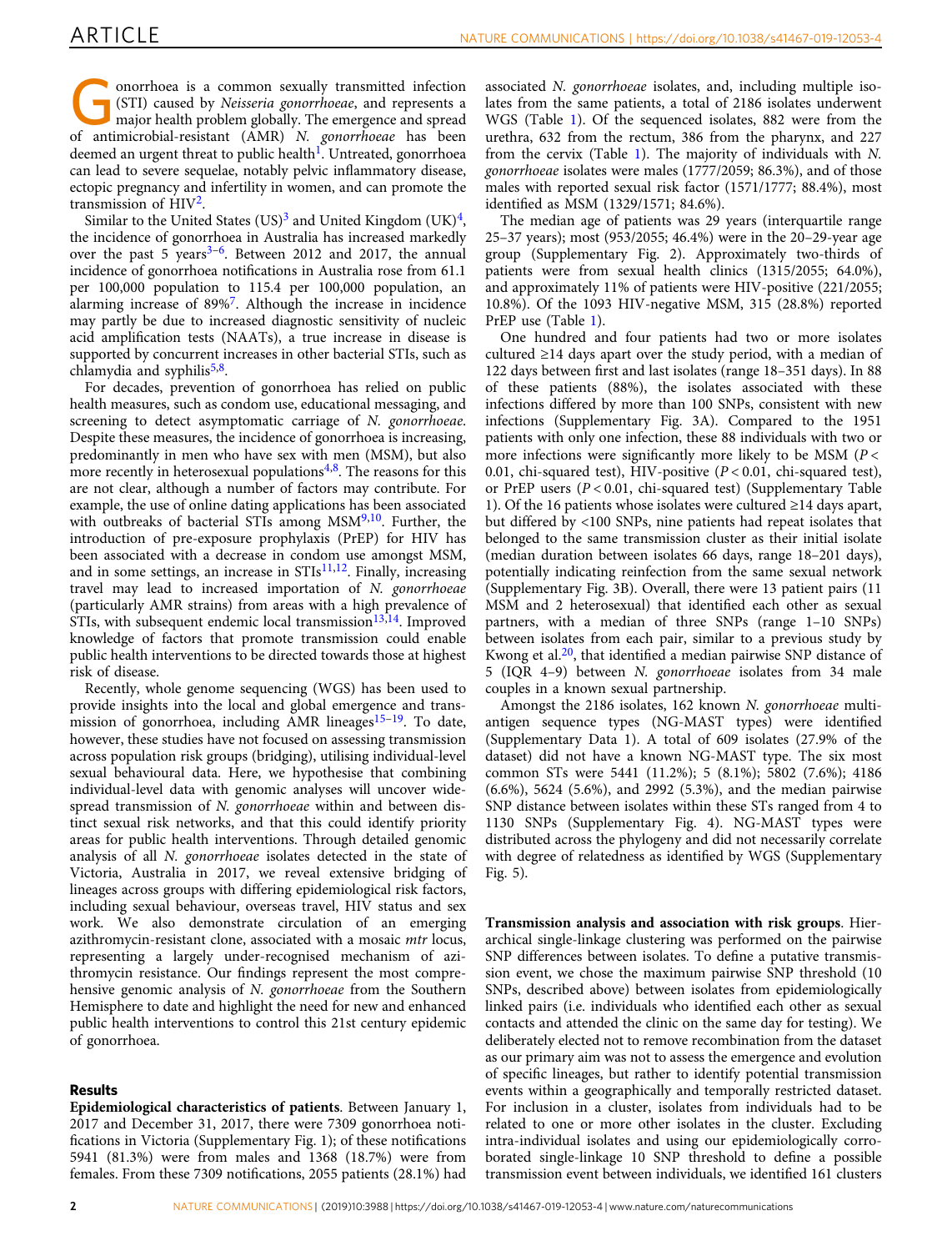#### <span id="page-2-0"></span>Table 1 Characteristics of Neisseria gonorrhoeae patients and isolates included in this study

| Characteristic                                                                                                                                 | Number (% of total)     |
|------------------------------------------------------------------------------------------------------------------------------------------------|-------------------------|
| Sex                                                                                                                                            |                         |
| Male                                                                                                                                           | 1777 (86.3)             |
| Female                                                                                                                                         | 270 (13.1)              |
| Other                                                                                                                                          | 8(0.4)                  |
| Median age (years) at diagnosis (IQR)                                                                                                          |                         |
| All                                                                                                                                            | 29 (25-37)              |
| Males                                                                                                                                          | 30 (25-37)              |
| Females                                                                                                                                        | 27 (23-37)              |
| Other                                                                                                                                          | 30 (27-34)              |
| Referring clinic                                                                                                                               |                         |
| Sexual health clinic                                                                                                                           | 1315 (64.0)             |
| Males                                                                                                                                          | 1242                    |
| Primary care                                                                                                                                   | 646 (31.4)              |
| Males                                                                                                                                          | 471                     |
| Hospital/outpatient                                                                                                                            | 94 (4.6)                |
| Males                                                                                                                                          | 64                      |
| Sexual exposure (self-reported)                                                                                                                |                         |
| <b>MSM</b>                                                                                                                                     | 1329 (64.7)             |
| <b>MSMO</b>                                                                                                                                    | 1282 (62.4)             |
| <b>MSMW</b>                                                                                                                                    | 47 (2.3)                |
| Heterosexual males                                                                                                                             | 242 (11.8)              |
| Heterosexual females                                                                                                                           | 270 (13.1)              |
| Not reported/unknown                                                                                                                           | 214 (10.4) <sup>a</sup> |
| HIV status                                                                                                                                     |                         |
| HIV-positive                                                                                                                                   | 221 (10.8)              |
| <b>MSM</b>                                                                                                                                     | 214                     |
| Heterosexual males                                                                                                                             | 6                       |
| Females                                                                                                                                        | 1                       |
| HIV-negative                                                                                                                                   | 1520 (74.0)             |
| <b>MSM</b>                                                                                                                                     | 1093                    |
| PrEP                                                                                                                                           | 315 $(28.8)^{b}$        |
| Heterosexual males                                                                                                                             | 205                     |
| Females                                                                                                                                        | 191                     |
| Unknown                                                                                                                                        | 314                     |
| Isolate site                                                                                                                                   |                         |
| Urethra                                                                                                                                        | 882 (40.3)              |
| Rectum                                                                                                                                         | 632 (28.9)              |
| Pharynx                                                                                                                                        | 386 (17.7)              |
| Cervix                                                                                                                                         | 227 (10.4)              |
| Urine                                                                                                                                          | 32 (1.5)                |
| Joint fluid                                                                                                                                    | 6(0.3)                  |
| Eye                                                                                                                                            | 7(0.3)                  |
| Unknown                                                                                                                                        | 14 (0.6)                |
| MSM men who have sex with men, MSMO men who have sex with men only, MSMW men who<br>have sex with men and women, PrEP pre-exposure prophylaxis |                         |

aAll male individuals <sup>b%</sup> of all MSM included in this study

of two or more related isolates, representing 83.2% (1819/2186 isolates) of the dataset (Fig. [1\)](#page-3-0). The median size of each cluster was three patients (range 2–181 patients), and the median time from first to last patient in each cluster was 102 days (range 0–362 days). In general, larger clusters tended to be of longer duration (Supplementary Fig. 6).

To identify demographic associations with dominant clusters of N. gonorrhoeae in our study, we linked epidemiological characteristics with clusters that contained 30 or more individuals (a total of 11 clusters) (Figs. [2](#page-4-0) and [3\)](#page-5-0). Clusters were defined as predominantly MSM-related or heterosexual-related depending on whether MSM or heterosexuals were associated with 70% or more of isolates in that cluster (Supplementary Table 2). There were clear differences in sexual risk factors reported by individuals in different clusters. For example, the proportion of men who had sex with men only (MSMO) in each cluster varied from 2.6% (cluster 18) to 100% (cluster 94) (Supplementary Table 2). In general, clusters that were

heterosexual-related had a lower median age than MSM-related clusters (Supplementary Table 2). Apart from cluster 94, which was exclusively associated with MSMO, all major clusters contained at least one female patient and in cluster 10 (the largest MSM-related cluster), there were 21 females, highlighting bridging between MSM and heterosexuals (Supplementary Table 2). The potential for bridging was further supported by the presence of men who have sex with men and women (MSMW) in seven of the major clusters (Fig. [4a](#page-5-0)).

All major clusters had at least one case who identified as a sex worker—this was more common in heterosexual-related clusters (Supplementary Table 2 and Fig. [4](#page-5-0)b). Female sex workers were more common in heterosexual-related clusters, whereas male sex workers were more common in MSM-related clusters (Supplementary Table 2). Compared to non-sex-workers, sex workers were more likely to have oropharyngeal infections (313/1685; 18.6% vs. 39/86; 45.3%, respectively; P < 0.01, chi-squared test).

Importantly, we also observed eight dominant clusters that contained both HIV-positive and HIV-negative MSM indicating disassortative sexual mixing and gonorrhoea transmission between these groups (Fig. [3\)](#page-5-0). Clusters 179 and 66 were particularly associated with HIV-positivity and PrEP use amongst MSM, and these were also the clusters with the highest median age (Supplementary Table 2). PrEP use was reported by more than 20% of HIV-negative individuals in major MSM-related clusters (Supplementary Table 2 and Fig. [3](#page-5-0)). In addition, the median cluster size amongst PrEP users was significantly higher than that amongst HIV-negative non-PrEP users (Supplementary Fig. 7A). Further, when clusters were assessed over time, there was evidence of sustained transmission of some clusters between HIV-positive and HIV-negative individuals, including those individuals not taking PrEP (Supplementary Fig. 7B).

Data on recent sexual contact overseas were available from 1712 patients. Patients that reported recent sex overseas were significantly more likely to have non-cluster-associated infections than patients who had acquired their infections locally (52/281; 18.5% non-cluster-associated infection vs. 44/1431; 3.1% in a cluster; P < 0.001, chi-squared test) (Supplementary Table 3). Of the 31 clusters containing patients who reported recent sex overseas, the first isolate in 13 (42%) of these clusters was from a travel-associated case (Supplementary Fig. 8). In addition, there was a significantly higher proportion of heterosexual males amongst patients with overseas-associated infections compared to patients with locally acquired infections (31/96; 32.3% overseasassociated vs. 192/1616; 11.9% locally acquired;  $P < 0.01$ , chisquared test). Further, isolates from patients acquiring their infections overseas were more likely to be resistant to penicillin, tetracycline and ciprofloxacin, and less resistant to azithromycin compared to patients with locally acquired infections  $(P < 0.01$ , chi-squared tests) (Supplementary Table 3).

Co-circulation of AMR N. gonorrhoeae lineages. All 2186 isolates underwent susceptibility testing. Low-level azithromycin resistance (≥1 mg/L) was identified in 13.7% of isolates, resistance to penicillin and ciprofloxacin was identified in 29.5% and 30.8% of isolates, respectively, and only 2.1% of isolates displayed decreased susceptibility to ceftriaxone (Supplementary Table 4). Phenotypic and genotypic resistance profiles are detailed in Supplementary Data 1, and are shown relative to the phylogeny in Fig. [2](#page-4-0).

Low-level azithromycin resistance was significantly higher in isolates from MSM than isolates from females or heterosexual males (17.0% vs. 5.4% vs. 3.6%, respectively;  $P < 0.01$ , chi-squared test) (Supplementary Table 4), and was not present in any clusters that contained exclusively heterosexual cases. Of note, 254/297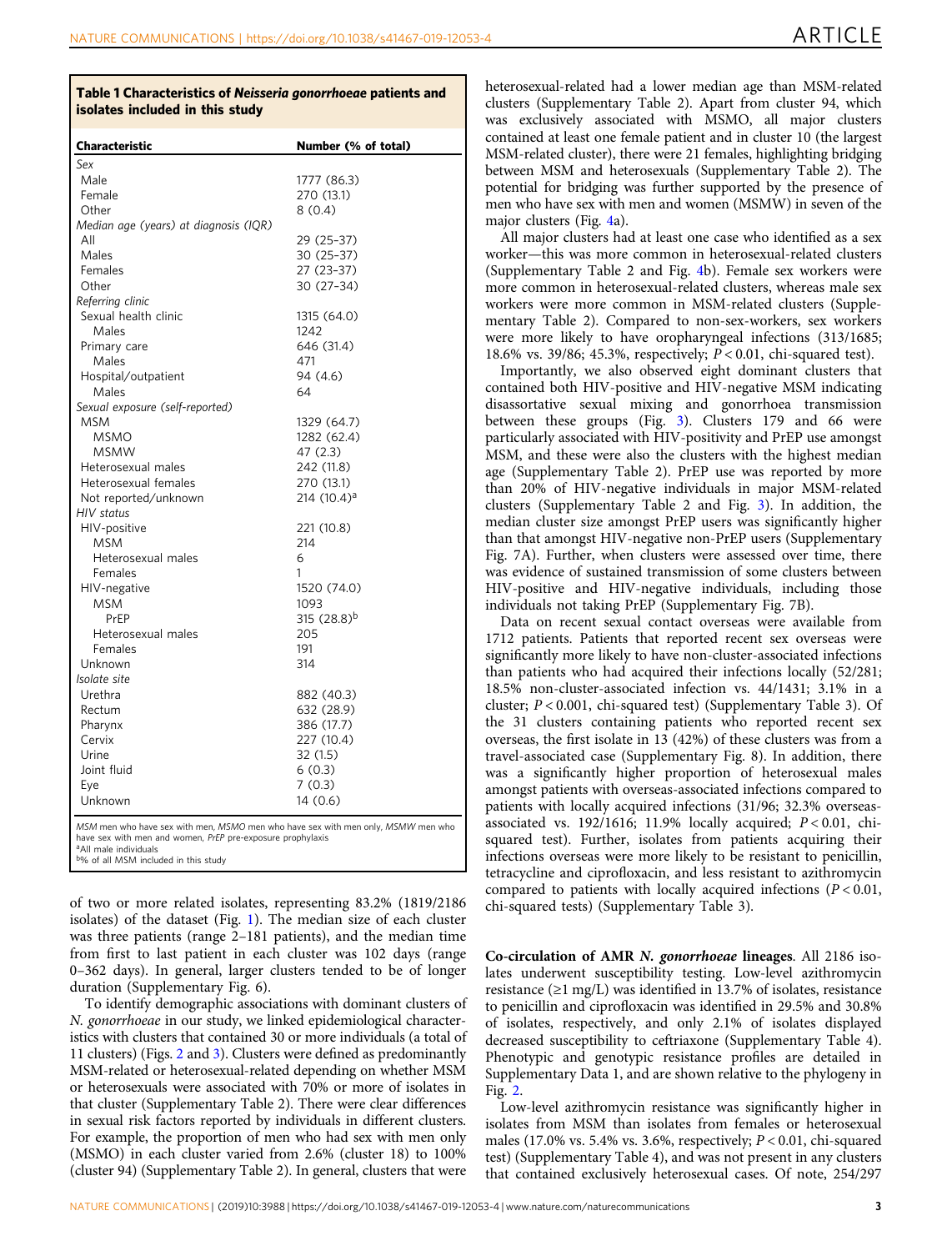<span id="page-3-0"></span>

Fig. 1 Clusters of Neisseria gonorrhoeae isolates in Victoria, Australia, 2017. Isolates are classified according to whether they are single isolates (top box) or in a cluster of ≥2 isolates (bottom box). Each cluster contains all individuals with isolates related by ≤10 single nucleotide polymorphisms using hierarchical single-linkage clustering. Major clusters (comprising >30 individuals) are highlighted on the timeline in the bottom box. Each dot represents an isolate from an individual, and each cluster is plotted along a horizontal line, representing date of sample collection

(85.5%) of low-level azithromycin isolates belonged to MLST 9363; within ST9363, there were 13 clusters, the largest of which were cluster 1 and cluster 66 (Supplementary Data 1 and Fig. [3](#page-5-0)). All isolates in clusters 1 and 66 harboured a mosaic *mtrD* allele, identical to the Neisseria meningitidis-like mosaic mtrD region recently described by Wadsworth et al. in the United States $^{21}$  $^{21}$  $^{21}$ , and to isolates previously identified in the United Kingdom (Supplementary Fig.  $9)^{18}$ , and more recently in the United States<sup>22</sup>. To further contextualise our data, we undertook combined analysis of the 388 MLST 9363 isolates in our study, and publicly available MLST 9363 isolates (151 isolates) from a recent US Gonococcal Surveillance Isolate Project (GISP) study conducted between 2014 and  $2016^{22}$ . 381 isolates (292 from Australia and 89 from the United States) contained an identical mosaic *mtrD*, and an identical mosaic *mtrR* gene (Supplementary Data 2 and Supplementary Fig. 10).

#### **Discussion**

To our knowledge this is the first study to combine WGS of N. gonorrhoeae with comprehensive individual-level sexual behavioural data, providing a detailed picture of the transmission of distinct gonococcal strains between MSM, heterosexual males and females, HIV-positive MSM, HIV-negative PrEP users, and sex workers. These data provide insights into transmission between

distinct population risk groups, and applied in real-time could allow interventions aimed at controlling gonorrhoea to be provided at a time when current control measures are failing.

Although there was some separation of heterosexual and MSM-associated clusters, this was not absolute, with MSM identified in all major heterosexual-associated clusters, and females identified in six of the seven major MSM-associated clusters. MSMW with gonorrhoea were scattered within MSM and heterosexual networks suggesting a possible role in bridging transmission between MSMO and females, although given our sampling frame, it is not possible to say whether these were responsible for the commencement of transmission clusters. Previous studies (predominantly using NG-MAST) have varied in the extent of bridging identified across heterosexual and MSMassociated networks $^{23}$  $^{23}$  $^{23}$ . For example, Choudhury et al. found that MSM comprised only 1.7% of cases associated with the 14 major heterosexual NG-MAST groups in a large study from London in  $2004^{24}$ . In contrast, the proportion of MSM in major heterosexual-associated clusters in our setting ranged from 8% to 24%. This difference may partly reflect the contemporary nature of our study, in the context of changing societal attitudes to reporting of sexual risk factors. Given our observation suggesting bridging transmission, it is possible that measures to reduce gonorrhoea incidence in MSM (including MSMW) may provide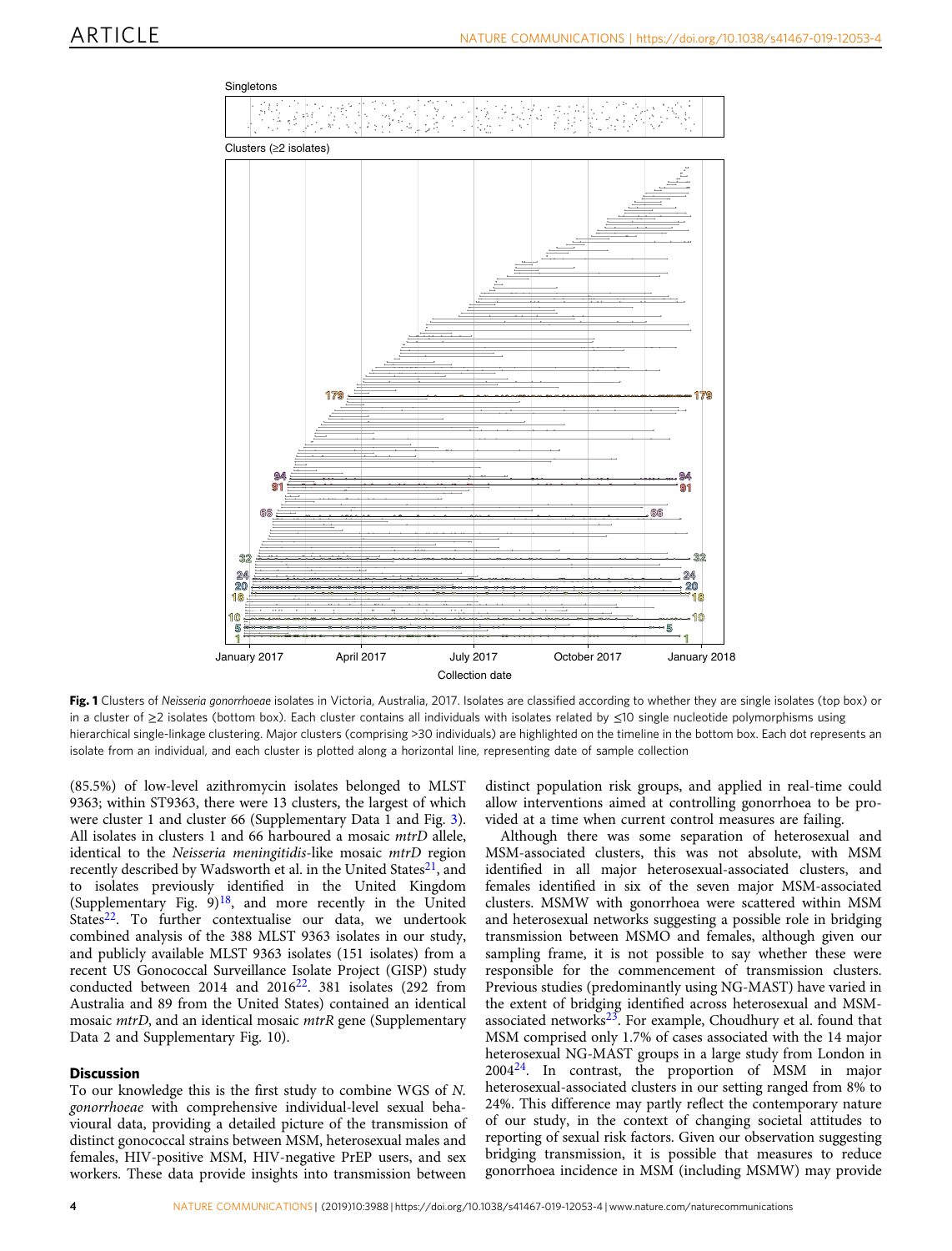<span id="page-4-0"></span>

Fig. 2 Population structure of 2186 N. gonorrhoeae isolates included in this study. The mid-point rooted maximum-likelihood tree (derived from 45,145 core SNPs) is plotted on the left. Phenotypic resistance (or decreased susceptibility for ceftriaxone) profiles are shown on the right, and major clusters are highlighted in colour. The scale bar represents the single nucleotide polymorphism (SNP) distance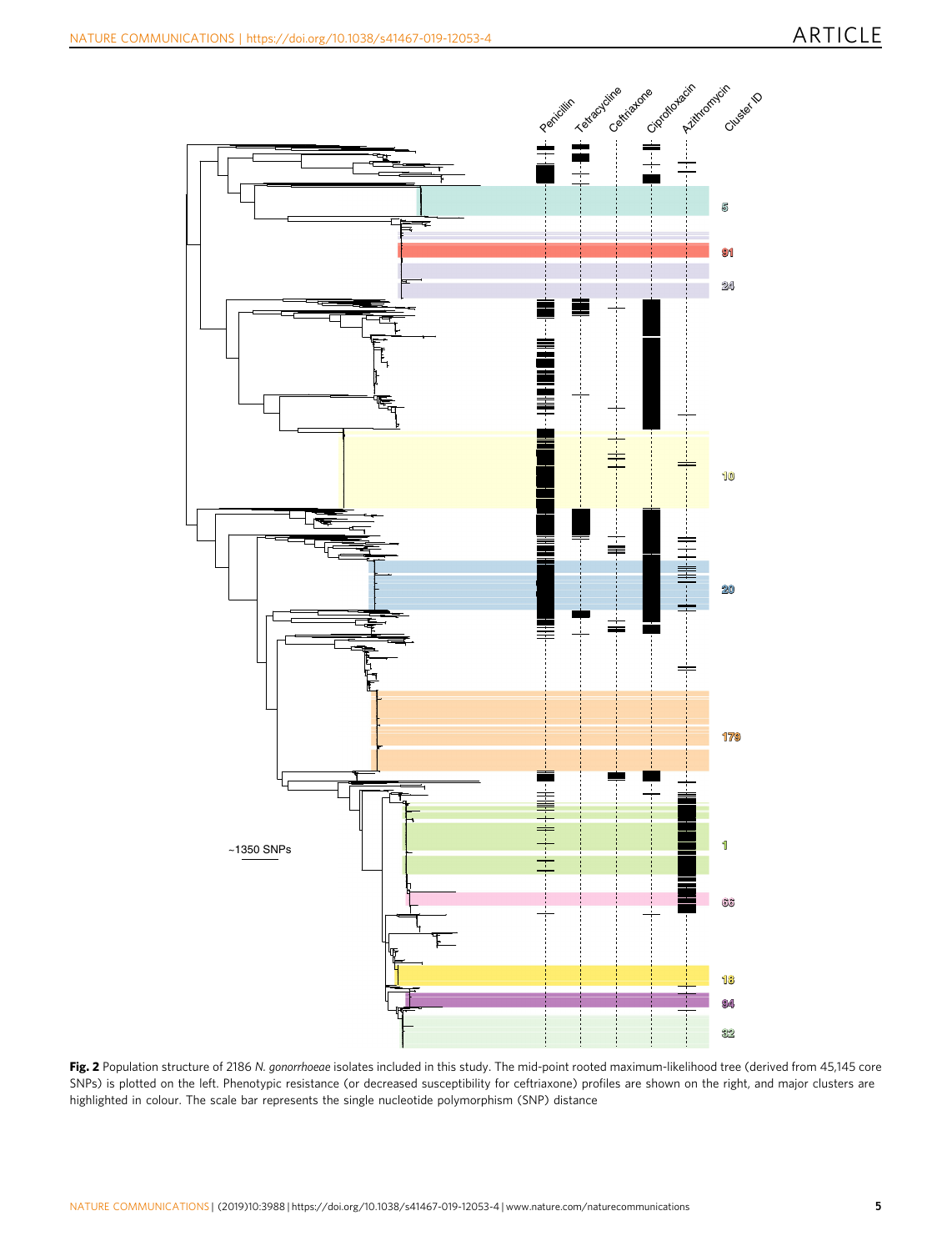<span id="page-5-0"></span>

| Cluster     | N isolates | <b>ST</b> | <b>NGMAST</b> | Sexual risk group       | HIV status and PrEP usage | Phenotypic AMR status                                    | Pairwise SNP distances                                                                                   |
|-------------|------------|-----------|---------------|-------------------------|---------------------------|----------------------------------------------------------|----------------------------------------------------------------------------------------------------------|
|             |            |           |               |                         |                           |                                                          |                                                                                                          |
|             |            |           |               | 0% 20% 40% 60% 80% 100% | 0% 20% 40% 60% 80% 100%   | 0% 20% 40% 60% 80% 100%                                  | 25<br>$\mathbf 0$<br>5<br>10<br>15<br>20<br>30                                                           |
| Cluster 10  | 181        | 1579      | 5             |                         |                           |                                                          | 000000                                                                                                   |
| Cluster 179 | 172        | 8156      | 5441          |                         | Ш.                        |                                                          | ⊣<br>$0.00000000$                                                                                        |
| Cluster 1   | 140        | 9363      | 5082          |                         | г                         |                                                          | $\overline{\phantom{a}}$<br>.                                                                            |
| Cluster 20  | 108        | 11,981    | Novel         | т                       | ш.                        |                                                          | $\bullet\bullet\bullet$<br>-                                                                             |
| Cluster 24  | 89         | 7359      | 4186          |                         |                           |                                                          | $\bullet$                                                                                                |
| Cluster 32  | 75         | 11,428    | Novel         |                         |                           |                                                          | $^{\circ}$<br>00000<br>$\bullet$                                                                         |
| Cluster 5   | 71         | 8122      | 292           |                         |                           |                                                          |                                                                                                          |
| Cluster 18  | 48         | 9363      | Novel         |                         |                           |                                                          | 000000                                                                                                   |
| Cluster 94  | 36         | 11,428    | 2992          |                         | Ш                         |                                                          |                                                                                                          |
| Cluster 91  | 34         | 7359      | 4186          |                         |                           |                                                          | $\bullet$                                                                                                |
| Cluster 66  | 32         | 9363      | 995           | H H                     |                           |                                                          | $\overline{\bullet}$ $\overline{\bullet}$ $\overline{\bullet}$ $\overline{\bullet}$ $\overline{\bullet}$ |
|             |            |           |               | $\Box$ MSM              | $HIV +ve$                 | Penicillin, ciprofloxacin and azithromycin resistance    |                                                                                                          |
|             |            |           |               | Heterosexual males      | HIV-ve, no PrEP           | Ciprofloxacin and azithromycin resistance                |                                                                                                          |
|             |            |           |               | $\Box$ Females          | HIV-ve, PrEP              | Penicillin and azithromycin resistance                   |                                                                                                          |
|             |            |           |               | Other/unknown           | HIV-ve, PrEP unknown      | Penicillin and ciprofloxacin resistance                  |                                                                                                          |
|             |            |           |               |                         | HIV unknown, no PrEP      | Azithromycin resistance only                             |                                                                                                          |
|             |            |           |               |                         | HIV unknown, PrEP unknown | Ciprofloxacin resistance only                            |                                                                                                          |
|             |            |           |               |                         |                           | Penicillin resistance only                               |                                                                                                          |
|             |            |           |               |                         |                           | No penicillin/ciprofloxacin/azithromycin resistance<br>п |                                                                                                          |

Fig. 3 Associations of major Neisseria gonorrhoeae clusters with epidemiological risk factors and antimicrobial susceptibility profiles. Major clusters are defined as those containing 30 or more cases. The median pairwise single nucleotide polymorphism (SNP) distance represents the overall diversity within each cluster, with each cluster containing isolates that are related by ≤10 SNPs using a hierarchical single-linkage clustering approach. Box plots indicate median and interquartile range (IQR), with the whiskers representing the highest and lowest values within 1.5 × IQR of the upper and lower quartiles, and the dots representing outlier values. Abbreviations: MLST multilocus sequence type, NG-MAST Neisseria gonorrhoeae multi-antigen sequence types, MSM men who have sex with men, PrEP pre-exposure prophylaxis, AMR antimicrobial resistance, SNP single nucleotide polymorphism



Fig. 4 Timeline of Neisseria gonorrhoeae isolates from the 11 major clusters. The figure is stratified by a reported sexual behaviour and b reported sex work. The x-axis represents time, and each dot within the plots represents a single isolate. Data points are coloured by risk factor. Abbreviations: MSMO men who have sex with men only, MSMW men who have sex with men and women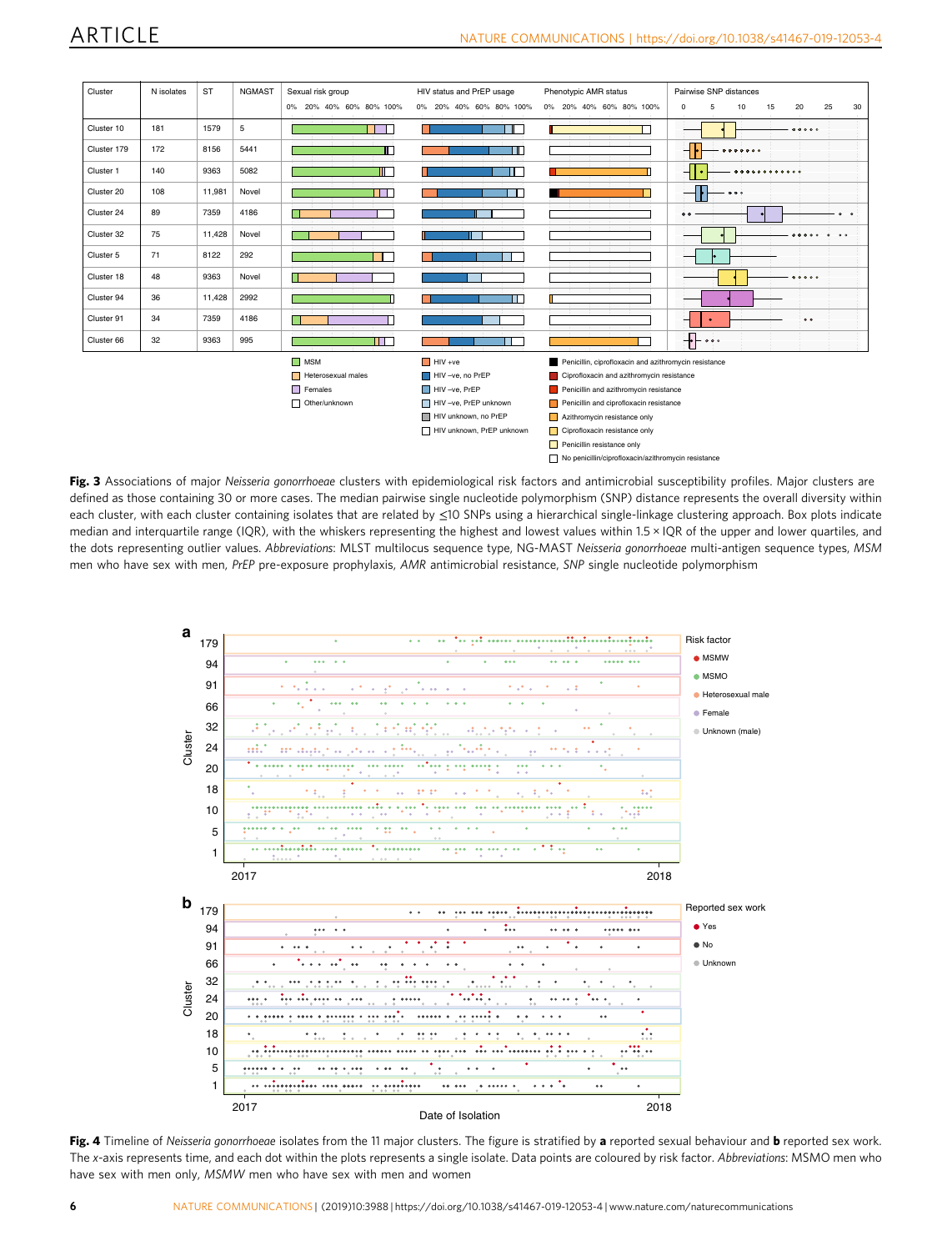an additional benefit of reducing the incidence in heterosexual populations.

Approximately one quarter of HIV-negative MSM in our study reported PrEP use, representing ~16% of all PrEP users in Victoria in 2017[25](#page-8-0). The use of PrEP is highly effective in preventing HIV, and has been associated with a reduction in new HIV diagnoses in Australia<sup>[11](#page-8-0),[26](#page-8-0)</sup>. However, recent studies, both in the United States and Australia, have demonstrated that uptake of PrEP use in MSM may be accompanied by increased condomless sex, both in PrEP users and in HIV-negative MSM not using  $PrEP$ —so-called community-level risk compensation<sup>11,27</sup>. Further, recent epidemiological work in our setting has demonstrated that STIs (gonorrhoea; chlamydia; syphilis) were more common in individuals following receipt of PrEP, and that these STIs were highly concentrated amongst a subset of PrEP users<sup>[12](#page-8-0)</sup>. Here, using genomic analyses, we corroborate these epidemiological findings, and demonstrate that PrEP users are more likely to have repeat infections, or be part of larger transmission clusters. Collectively, these data highlight the need for ongoing, frequent screening of individuals on PrEP.

In our study, all major MSM-associated N. gonorrhoeae clusters included HIV-positive and HIV-negative men, providing compelling evidence for sexual mixing and gonococcal transmission between HIV-positive and HIV-negative MSM including those not taking PrEP. Although it is likely that most HIV-infected patients in our setting are receiving antiretroviral therapy (ART) with undetectable viral load (posing no risk for HIV transmission), our observation of gonorrhoea transmission across HIV risk groups has potential implications for the spread of HIV in other geographic settings where adherence or access to ART is problematic. Moreover, our data further highlight the need for improved access to PrEP in high-risk individuals, such as those in our study with confirmed STI transmission.

Female sex workers with gonorrhoea were scattered in primarily heterosexual networks, suggesting sex workers may have played a role in facilitating transmission. Oropharyngeal gonorrhoea was the most common site of infection in female sex workers (occurring in approximately three-quarters of female sex workers in this study). In Victoria, sex work is legal, although under the Sex Work Act (1994) and Sex Work Regulations (2006), quarterly screening for HIV and other STIs is required. Here, we demonstrate that oropharyngeal gonorrhoea in female sex workers is part of major heterosexual-associated transmission networks, despite previous work in Australia suggesting a high level of condom use during fellatio with male clients<sup>[28](#page-8-0)</sup>. Recently, kissing has been suggested as a risk factor for oropharyngeal gonorrhoea amongst MSM[29,](#page-8-0) but to date, there have been no studies investigating kissing as a risk factor for oropharyngeal gonorrhoea in sex workers.

Patients who were likely to have acquired gonorrhoea overseas were more likely to have drug-resistant isolates, and have noncluster-associated isolates. In addition, travel-associated gonorrhoea was disproportionately higher in heterosexual males, compared to locally acquired cases. The reasons for these observations are unclear, although it is possible that patients who engage in high-risk sexual behaviour overseas are more likely to present for testing and treatment on their return, either because of symptomatic disease (e.g. in heterosexual males returning with urethritis), or concerns about high-risk activities. Here, we provide additional genomics-based evidence for the role of returning travellers in gonorrhoea transmission. Although more than half of travel-associated cases were non-cluster-associated, in ~40% of travel-containing clusters, the earliest isolate in the cluster was from an individual who had likely acquired their gonorrhoea overseas. These data further highlight the importance of providing targeted advice to travellers about the prevention and

detection of STIs, which should include testing after sexual contact overseas to ensure effective treatment, and to minimise the potential for subsequent gonorrhoea transmission, including AMR strains.

Of particular concern was the high rate of azithromycin resistance in our setting, identified in 14% of isolates. For comparison, in 2016, the rate of azithromycin resistance in the United States was 3.6%, and in 2017 in England and Wales was  $9.2\%^{30,31}$ . Approximately 45% of azithromycin-resistant isolates in our setting belonged to a single transmission cluster mainly transmitted between men, where low-level azithromycin resistance was mediated by a mosaic mtr locus. This finding is similar to a US study that demonstrated the emergence of azithromycin-resistant N. gonorrhoeae isolates from 2014 to 2016 with mosaic mtr loci, with the major lineage being MLST  $9363^{22}$  $9363^{22}$  $9363^{22}$ . Our contemporary data show that transmission of isolates with interspecies recombination is also the major mechanism of azithromycin resistance in our setting, and demonstrate the intercontinental dissemination of this azithromycin-resistant MLST 9363 lineage, particularly amongst MSM. The apparent rapid global emergence of this lineage is likely to impact on the practicality of developing stable diagnostic molecular tests for azithromycin resistance and highlights the importance of genomic surveillance as a tool for ensuring appropriate diagnostic targets.

Key strengths of our study include our contemporary sampling frame, comprehensive coverage of all cultured cases of gonorrhoea, and integration of individual-level behavioural data. Previous studies of gonorrhoea have demonstrated high interconnectivity of MSM populations in urban Australia<sup>32</sup>, meaning that our findings are likely to have applicability across major cities in Australia. A limitation of this work was the relatively low proportion of isolates included from females (13%) and heterosexual males (12%) compared to MSM (75%). It is likely that the lower proportion of N. gonorrhoeae isolates from females reflects the overall epidemiology of gonorrhoea in our setting—in 2017, females represented only 18.6% of all gonorrhoea notifications (i.e. culture plus NAAT) in Victoria[7](#page-8-0). This caveat is not unique to our study—for example, in a previous study assessing gonorrhoea transmission in London and Brighton in the UK, females comprised only 6% of the total dataset<sup>[18](#page-8-0)</sup>. Similarly, in a recent WGS-based European study, only 15% of isolates were from females<sup>15</sup>. Further,  $\sim$ 10% of isolates in our study were from males with unknown sexual risk factors; it is possible that a proportion of these isolates were from heterosexual males. Future work should attempt to increase the number of cultures obtained from females and heterosexual males to provide additional validation of our observations. Although we received all cultured isolates in the state during the study, this represented only 28% of all gonorrhoea notifications over the study period. Again, this limitation is not unique to our study, and applies to all WGSbased studies of gonorrhoea, whereby the increasing use of molecular testing reduces the availability of isolates for additional analyses. In an era of increasing AMR in STIs, it is critical that concerted efforts are made to ensure continuation of culturebased surveillance, particularly in light of emerging resistance mechanisms<sup>21</sup>.

In conclusion, we demonstrate transmission of gonococcal lineages within and across distinct sexual networks and identify several potential touchpoints that may promote the dissemination of N. gonorrhoeae, namely PrEP use, oropharyngeal gonorrhoea in female sex workers, returning international travellers, and MSMW who may facilitate bridging between MSMO and heterosexuals. Specific public health findings of our study include the need for ongoing STI screening (particularly amongst highrisk groups, such as PrEP users, sex workers, and returning travellers); transmission of gonorrhoea amongst HIV serodiscordant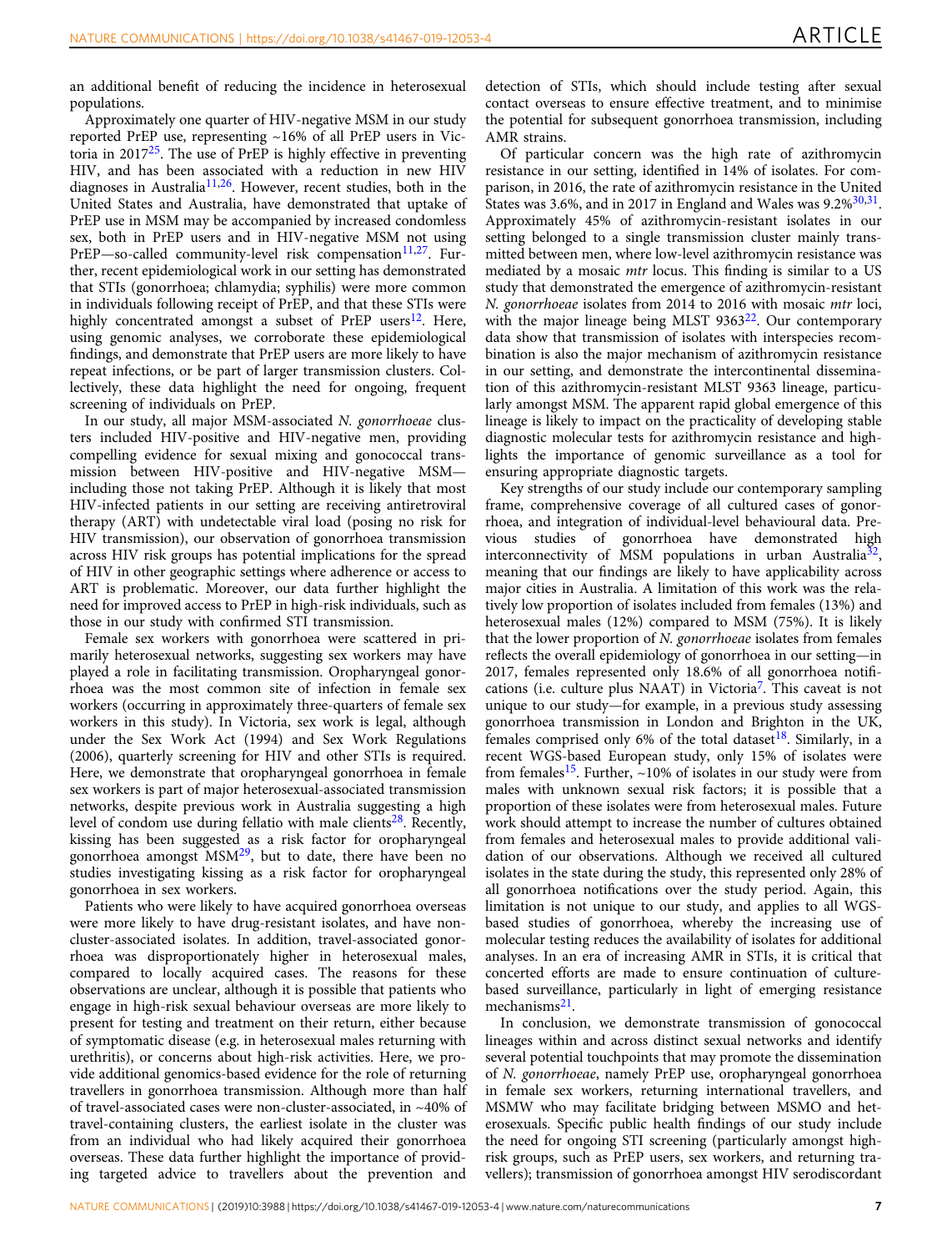<span id="page-7-0"></span>individuals (posing a theoretical ongoing risk for HIV transmission in individuals not on PrEP); the intercontinental emergence of an azithromycin-resistant lineage (further highlighting the role of mosaicism in N. gonorrhoeae resistance development, and demonstrating the need for genomic surveillance in detecting the global emergence of such strains), and bridging of N. gonorrhoeae between MSM and heterosexuals (highlighting the utility of genomics in defining the broader risk networks for gonorrhoea transmission). The methods we have employed in this study, translated into real-time clinical practice, could facilitate rapid and precise interventions for gonorrhoea control. The resolution afforded by the integration of detailed patient-level data with WGS demonstrates the complex epidemiological and behavioural factors that drive N. gonorrhoeae transmission and highlights the necessity for equally sophisticated approaches to prevention and control.

#### **Methods**

Setting, patients and data sources. In Australia, all gonorrhoea cases are notified to public health authorities in each State or Territory. Diagnostic laboratories are requested to forward N. gonorrhoeae isolates to a reference laboratory for further characterisation. The Microbiological Diagnostic Unit Public Health Laboratory (MDU PHL) is the sole public health bacteriology reference laboratory for the State of Victoria in Australia, covering a resident population of ~6.24 million. All cultured N. gonorrhoeae isolates in Victoria (from sexual health clinics and primary care services) are forwarded to MDU PHL for antimicrobial susceptibility testing (AST) (see below).

We conducted a retrospective, observational study of all patients in Victoria with clinical cultures positive for N. gonorrhoeae between January 1, 2017 and December 31, 2017. Samples included those collected from asymptomatic and symptomatic adult patients (>16 years), and from genital and extra-genital (oropharyngeal and rectal) sites. Detailed demographic and sexual behavioural information on patients was obtained from case report forms from the Victorian Department of Health and Human Services, or from computer-assisted selfinterview records from Melbourne Sexual Health Centre (MSHC), the major publicly funded sexual health centre in Victoria. Data collected included gender, age, site of infection, sexual risk group (e.g. MSM, heterosexual males or females), HIV status, current use of HIV pre-exposure prophylaxis (PrEP), and whether the patient was a sex worker. Where relevant, we subclassified MSM risk behaviour into men who have sex with men only (MSMO) and men who have sex with men and women (MSMW). Information on gonorrhoea notifications in Victoria was obtained from the National Notifiable Diseases Surveillance System (NNDSS)[7.](#page-8-0)

Microbiological testing. All microbiological testing was performed at MDU PHL. Single colonies of presumptive N. gonorrhoeae were selected from the primary culture plate for speciation, AST and subsequent DNA extraction. Isolates were confirmed as N. gonorrhoeae on the MALDI Biotyper (Bruker Daltonik, Bremen, Germany). AST was performed in accordance with the Australian Gonococcal Surveillance Programme (AGSP) using agar breakpoint dilution on GC agar for the following antimicrobials: azithromycin, ceftriaxone, ciprofloxacin, penicillin, spectinomycin, and tetracycline<sup>33</sup>. Resistance to antimicrobial agents was defined as in Supplementary Table 5.

DNA extraction and WGS. DNA extraction and WGS of study isolates was performed at MDU PHL. Genomic DNA was extracted from a single colony using a QIAsymphony™ DSP DNA Mini Kit (Qiagen) according to manufacturer's instructions, and WGS was performed on an Illumina NextSeq 500 instrument with 150 bp paired-end reads using Illumina libraries and protocols (Illumina, San Diego, CA, USA).

Phylogenetic analysis and cluster generation. Reads were trimmed to remove adaptor sequences and low-quality bases  $(Q < 10)$  with Trimmomatic v0.38<sup>[34](#page-8-0)</sup>. Kraken (v2.0.7) was used to investigate for contamination<sup>35</sup>. The 2186Neisseria gonorrhoeae genomes were aligned to the NCCP11945 reference genome (GenBank accession NC\_011035.1) using Snippy v4.3.5 [\(https://github.com/tseemann/](https://github.com/tseemann/snippy) [snippy\)](https://github.com/tseemann/snippy). Alignment was performed using BWA MEM v0.7.17<sup>36</sup>, and single nucleotide polymorphisms (SNPs) were called using Freebayes v1.2.0, requiring a minimum read coverage of 10, minimum base quality of 13% and 90% read concordance at a site for a SNP to be reported. The resulting core SNP alignment consisted of 41,145 sites. Maximum likelihood (ML) phylogenetic trees were inferred using IQ-tree  $(v1.6.8)^{37}$  $(v1.6.8)^{37}$  $(v1.6.8)^{37}$ , with the best-fitting nucleotide substitution model chosen based on the lowest Bayesian Information Criterion. Trees were loaded into R and visualised alongside metadata using ggtree<sup>38</sup>. The core SNP alignment was loaded into R, and pairwise SNP distances were calculated using the dist.dna function in  $ape^{39}$  $ape^{39}$  $ape^{39}$ . Hierarchical single-linkage cluster analysis was performed using

the hclust function in the R package stats, and clusters were filtered using a threshold of 10 SNPS using the cutree function in stats.

Phylogeographic analysis of MLST 9363 isolates. For phylogeographic context, we performed additional phylogenetic analysis using 151 MLST 9363 isolates from a recent study in the United States (Supplementary Data  $2)^{21}$ , and 388 MLST 9363 isolates from this study. To maximise comparability with previously described analyses of MLST 9363, we performed phylogenetic analysis as closely as possible to that described by Thomas et al.<sup>22</sup>. Briefly, read-mapping was performed as above, with recombination removed using Gubbins<sup>[40](#page-8-0)</sup>. The resulting core SNP alignment consisted of 1730 sites. ML phylogenetic trees were inferred using IQtree  $(v1.6.8)^{37}$  $(v1.6.8)^{37}$  $(v1.6.8)^{37}$ , with the best-fitting nucleotide substitution model chosen based on the lowest Bayesian Information Criterion. Trees were loaded into R and visualised alongside metadata using ggtree<sup>[38](#page-8-0)</sup>. Clustering was performed on the recombination-filtered alignment using RAMI<sup>[41](#page-8-0)</sup>, with a patristic distance threshold of 0.000005.

Genome assemblies and detection of resistance determinants. De novo assembly was performed using SPAdes  $(v.3.12.1)^{42}$ , and genes were annotated using Prokka<sup>[43](#page-8-0)</sup>. v1.13.43 NG-MAST STs were assigned using NGmaster v0.5.5<sup>44</sup> with data from the NG-MAST database (<http://www.ng-mast.net>). MLST STs were identified using MLST v2.15 ([https://github.com/tseemann/mlst\)](https://github.com/tseemann/mlst) with the PubMLST database [\(http://pubmlst.org/neisseria](http://pubmlst.org/neisseria)). ARIBA v2.13 was used to identify known antimicrobial resistance determinants and variants in N. gonorrhoeae<sup>15,45</sup>. Additional mutations in penA and penB, and in the mtr operon were identified in de novo assemblies using BLAST+ v2.7, and manually inspected in Geneious (v11.1.13). Mosaic mtr loci were compared for nucleotide sequence similarity using BLAST to the FA1090 reference genome (Genbank Accession NC\_002946.2). Similar mosaic mtr loci to those identified in Australian isolates were identified in international datasets by downloading sequence data from the United States (BioProject PRJNA317462) and the United Kingdom (BioProject PRJNA315363) $18$  and a BLAST search of de novo assemblies (assembled using SPAdes<sup>42</sup>). Comparisons were visualised in R with genoplotR v0.8.7<sup>46</sup>. Genotypic AMR determinants were correlated with phenotypic susceptibility data.

Transmission analysis. To determine the intra-patient genomic diversity of N. gonorrhoeae, isolates from patients with infections at multiple sites underwent WGS. In addition, isolates from known sexual partners attending MSHC on the same day were also sequenced to determine the range of SNPs from epidemiologically likely transmission events. This approach was based on a previous study in our setting by Kwong et al. that assessed intra-couple SNP diversity by comparing N. gonorrhoeae isolates from 34 male couples in a known sexual partnership<sup>20</sup>.

Statistical analysis. Associations between isolates or clusters and epidemiological characteristics were made using a chi-squared test. The Mann–Whitney Rank sum test was used to compare non-normal distributions. All statistical analyses were performed using R (version 3.4.0).

Ethical statement. No individual patient consent was required or sought as data were collected in accordance with the Victorian Public Health and Wellbeing Act 2008[47.](#page-8-0) Ethical approval was obtained from the Alfred Hospital Ethics Committee (Project 625/17).

Reporting summary. Further information on research design is available in the Nature Research Reporting Summary linked to this article.

#### Data availability

All sequencing data for isolates in this study are available from the NCBI Sequence Read Archive (BioProject PRJNA520805). Data supporting the findings of this study are available within the text and in Supplementary Information files, or are available from the authors upon request.

Received: 9 March 2019 Accepted: 19 August 2019 Published online: 05 September 2019

#### References

- Unemo, M. & Shafer, W. M. Antimicrobial resistance in Neisseria gonorrhoeae in the 21st century: past, evolution, and future. Clin. Microbiol. Rev. 27, 587–613 (2014).
- 2. Jarvis, G. A. & Chang, T. L. Modulation of HIV transmission by Neisseria gonorrhoeae: molecular and immunological aspects. Curr. HIV Res. 10, 211–217 (2012).
- Blank, S. & Daskalakis, D. C. Neisseria gonorrhoeae-rising infection rates, dwindling treatment options. N. Engl. J. Med. 379, 1795–1797 (2018).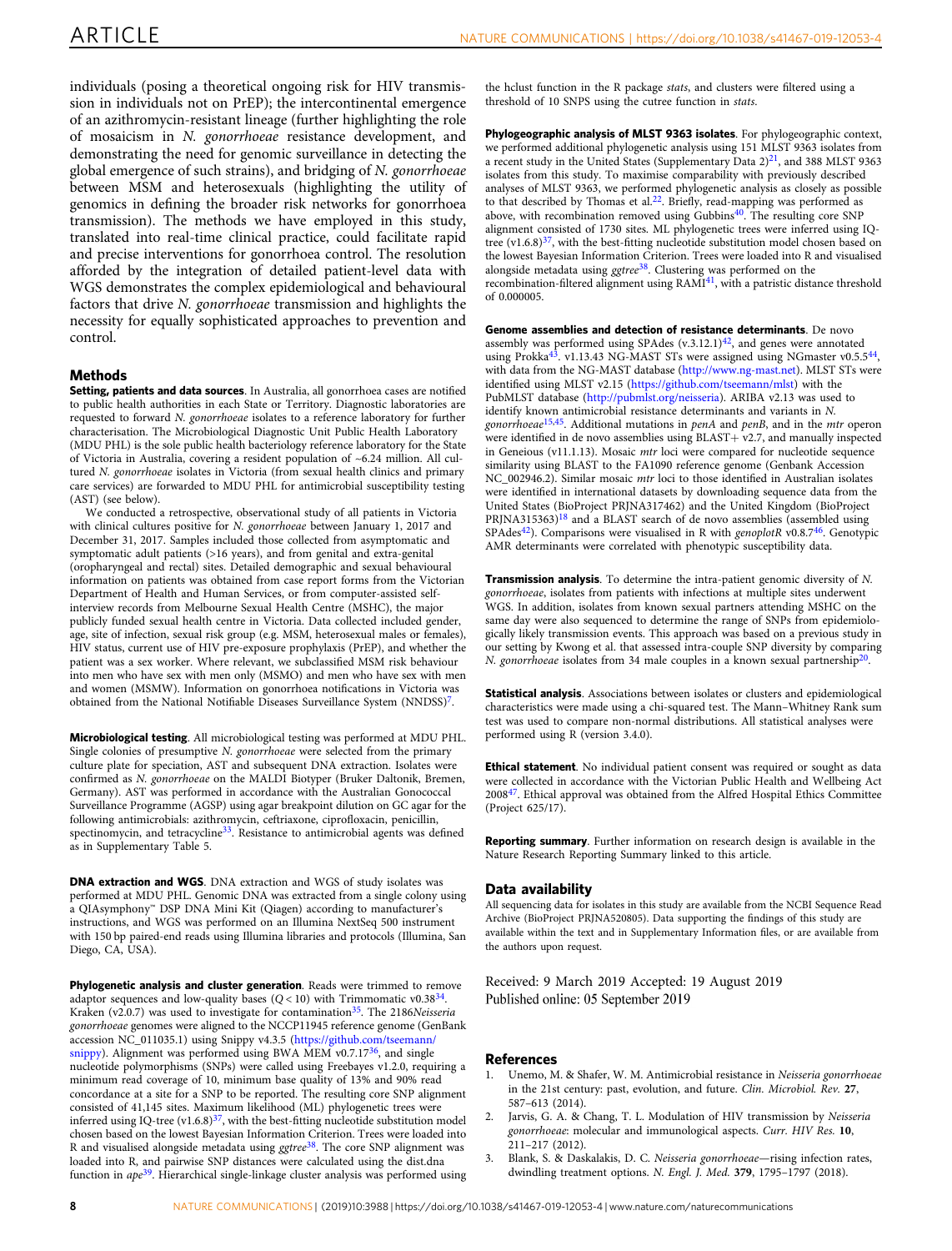- <span id="page-8-0"></span>4. Public Health England. Sexually transmitted infections and screening for chlamydia in England, 2018. [https://assets.publishing.service.gov.uk/](https://assets.publishing.service.gov.uk/government/uploads/system/uploads/attachment_data/file/806118/hpr1919_stis-ncsp_ann18.pdf) [government/uploads/system/uploads/attachment\\_data/](https://assets.publishing.service.gov.uk/government/uploads/system/uploads/attachment_data/file/806118/hpr1919_stis-ncsp_ann18.pdf)file/806118/ [hpr1919\\_stis-ncsp\\_ann18.pdf.](https://assets.publishing.service.gov.uk/government/uploads/system/uploads/attachment_data/file/806118/hpr1919_stis-ncsp_ann18.pdf) Last accessed 5 Aug 2019.
- 5. Australia's notifiable disease status. 2014: annual report of the national notifiable diseases surveillance system. Commun. Dis. Intell. Q. Rep. 40, E48–E145 (2016).
- 6. Chow, E. P. F., Grulich, A. E. & Fairley, C. K. Epidemiology and prevention of sexually transmitted infections in men who have sex with men at risk of HIV. Lancet HIV 6, e396–e405 (2019).
- 7. National Notifiable Disease Surveillance System, Department of Health and Ageing, Canberra. Notifications for all disease by State & Territory and year. <http://www9.health.gov.au/cda/source/cda-index.cfm>. Last accessed 18 Jul 2019.
- 8. Jasek, E. et al. Sexually Transmitted Infections in Melbourne, Australia from 1918 to 2016: nearly a century of data. Commun. Dis. Intell. Q. Rep. 41, E212–e22 (2017).
- 9. Thomas, D. R. et al. Outbreak of syphilis in men who have sex with men living in rural North Wales (UK) associated with the use of social media. Sex. Transm. Infect. 92, 359–364 (2016).
- 10. Beymer, M. R. et al. Sex on demand: geosocial networking phone apps and risk of sexually transmitted infections among a cross-sectional sample of men who have sex with men in Los Angeles County. Sex. Transm. Infect. 90, 567–572 (2014).
- 11. Holt, M. et al. Community-level changes in condom use and uptake of HIV pre-exposure prophylaxis by gay and bisexual men in Melbourne and Sydney, Australia: results of repeated behavioural surveillance in 2013-17. Lancet HIV 5, e448–e456 (2018).
- 12. Traeger, M. W. et al. Association of HIV preexposure prophylaxis with incidence of sexually transmitted infections among individuals at high risk of HIV infection. JAMA 321, 1380–1390 (2019).
- 13. Wi, T. et al. Antimicrobial resistance in Neisseria gonorrhoeae: Global surveillance and a call for international collaborative action. PLoS Med. 14, e1002344 (2017).
- 14. Beaute, J. et al. Travel-associated gonorrhoea in four Nordic countries, 2008 to 2013. Euro Surveill. 22, pii: 30537 (2017). [https://doi.org/10.2807/1560-7917.](https://doi.org/10.2807/1560-7917.ES.2017.22.20.30537) [ES.2017.22.20.30537](https://doi.org/10.2807/1560-7917.ES.2017.22.20.30537).
- 15. Harris, S. R. et al. Public health surveillance of multidrug-resistant clones of Neisseria gonorrhoeae in Europe: a genomic survey. Lancet Infect. Dis. 18, 758–768 (2018).
- 16. Didelot, X. et al. Genomic analysis and comparison of two gonorrhea outbreaks. mBio. 7, pii: e00525–16 (2016). [https://doi.org/10.1128/mBio.00525-16.](https://doi.org/10.1128/mBio.00525-16)
- 17. Fifer, H. et al. Sustained transmission of high-level azithromycin-resistant Neisseria gonorrhoeae in England: an observational study. Lancet Infect. Dis. 18, 573–581 (2018).
- 18. De Silva, D. et al. Whole-genome sequencing to determine transmission of Neisseria gonorrhoeae: an observational study. Lancet Infect. Dis. 16, 1295–1303 (2016).
- 19. Lee, R. S. et al. Genomic epidemiology and antimicrobial resistance of Neisseria gonorrhoeae in New Zealand. J. Antimicrob. Chemother. 73, 353–364 (2018).
- 20. Kwong, J. C. et al. Whole-genome sequencing reveals transmission of gonococcal antibiotic resistance among men who have sex with men: an observational study. Sex. Transm. Infect. 94, 151–157 (2018).
- 21. Wadsworth, C. B., Arnold, B. J., Sater, M. R. A. & Grad, Y. H. Azithromycin resistance through interspecific acquisition of an epistasis-dependent efflux pump component and transcriptional regulator in Neisseria gonorrhoeae. mBio. 9, pii: e01419–18 (2018). <https://doi.org/10.1128/mBio.01419-18>.
- 22. Thomas, J. C. et al. Evidence of recent genomic evolution in gonococcal strains with decreased susceptibility to cephalosporins or azithromycin in the United States, 2014–2016. J. Infect. Dis. 220, 294–305 (2019).
- 23. Town, K. et al. Neisseria gonorrhoeae molecular typing for understanding sexual networks and antimicrobial resistance transmission: a systematic review. J. Infect. 76, 507–514 (2018).
- 24. Choudhury, B. et al. Identification of individuals with gonorrhoea within sexual networks: a population-based study. Lancet 368, 139–146 (2006).
- 25. Lee, E. et al. Gay Community Periodic Survey: Melbourne 2017. Centre for Social Research in Health, UNSW Australia, Sydney. 2017. [http://unsworks.](http://unsworks.unsw.edu.au/fapi/datastream/unsworks:45702/bin55ae0d15-45d4-4e85-b4d6-bd4d14eabb27?view=true) [unsw.edu.au/fapi/datastream/unsworks:45702/bin55ae0d15-45d4-4e85-b4d6](http://unsworks.unsw.edu.au/fapi/datastream/unsworks:45702/bin55ae0d15-45d4-4e85-b4d6-bd4d14eabb27?view=true) [bd4d14eabb27?view](http://unsworks.unsw.edu.au/fapi/datastream/unsworks:45702/bin55ae0d15-45d4-4e85-b4d6-bd4d14eabb27?view=true)=true . Last accessed 19 Apr 2019.
- 26. Chow, E. P. F., Medland, N. A., Denham, I., Wright, E. J. & Fairley, C. K. Decline in new HIV diagnoses among MSM in Melbourne. Lancet HIV 5, e479–e481 (2018).
- 27. Chen, Y. H., Snowden, J. M., McFarland, W. & Raymond, H. F. Pre-exposure prophylaxis (PrEP) use, seroadaptation, and sexual behavior among men who have sex with men, San Francisco, 2004–2014. AIDS Behav. 20, 2791–2797  $(2016)$
- 28. Read, P. J., Wand, H., Guy, R., Donovan, B. & McNulty, A. M. Unprotected fellatio between female sex workers and their clients in Sydney, Australia. Sex. Transm. Infect. 88, 581–584 (2012).
- 29. Fairley, C. K., Hocking, J. S., Zhang, L. & Chow, E. P. Frequent transmission of gonorrhea in men who have sex with men. Emerg. Infect. Dis. 23, 102–104 (2017).
- 30. Public Health England. Surveillance of antimicrobial resistance in Neisseria gonorrhoeae in England and Wales. Key findings from the Gonococcal Resistance to Antimicrobials Surveillance Programme (GRASP): data to May 2018, [https://assets.publishing.service.gov.uk/government/uploads/system/](https://assets.publishing.service.gov.uk/government/uploads/system/uploads/attachment_data/file/746261/GRASP_2017_report.pdf) uploads/attachment\_data/fi[le/746261/GRASP\\_2017\\_report.pdf](https://assets.publishing.service.gov.uk/government/uploads/system/uploads/attachment_data/file/746261/GRASP_2017_report.pdf). Last accessed 31 Dec 2018.
- 31. Centers for Disease Control and Prevention, 2016. Gonococcal Isolate Surveillance Project (GISP). Centers for Disease Control and Prevention, Atlanta, GA. <http://www.cdc.gov/std/gisp/>. Accessed Dec 31 2018.
- 32. Trembizki, E. et al. The molecular epidemiology and antimicrobial resistance of Neisseria gonorrhoeae in Australia: a Nationwide Cross-Sectional Study, 2012. Clin. Infect. Dis. 63, 1591–1598 (2016).
- 33. Enriquez, R. P., Goire, N., Kundu, R., Gatus, B. J. & Lahra, M. M. A comparison of agar dilution with the Calibrated Dichotomous Sensitivity (CDS) and Etest methods for determining the minimum inhibitory concentration of ceftriaxone against Neisseria gonorrhoeae. Diagn. Microbiol. Infect. Dis. 86, 40–43 (2016).
- 34. Bolger, A. M., Lohse, M. & Usadel, B. Trimmomatic: a flexible trimmer for Illumina sequence data. Bioinformatics 30, 2114–2120 (2014).
- 35. Wood, D. E. & Salzberg, S. L. Kraken: ultrafast metagenomic sequence classification using exact alignments. Genome Biol. 15, R46 (2014).
- 36. Li, H. & Durbin, R. Fast and accurate long-read alignment with Burrows–Wheeler transform. Bioinformatics 26, 589–595 (2010).
- 37. Nguyen, L. T., Schmidt, H. A., von Haeseler, A. & Minh, B. Q. IQ-TREE: a fast and effective stochastic algorithm for estimating maximum-likelihood phylogenies. Mol. Biol. Evol. 32, 268–274 (2015).
- 38. Yu, G., Lam, T. T., Zhu, H. & Guan, Y. Two methods for mapping and visualizing associated data on phylogeny using ggtree. Mol. Biol. Evol. 35, 3041–3043 (2018).
- 39. Paradis, E. & Schliep, K. ape 5.0: an environment for modern phylogenetics and evolutionary analyses in R. Bioinformatics 35, 526–528 (2019).
- 40. Croucher, N. J. et al. Rapid phylogenetic analysis of large samples of recombinant bacterial whole genome sequences using Gubbins. Nucleic Acids Res. 43, e15–e15 (2015).
- 41. Pommier, T., Canbäck, B., Lundberg, P., Åke, Hagström & Tunlid, A. RAMI: A tool for identification and characterization of phylogenetic clusters in microbial communities. Bioinformatics 25, 736–742 (2009).
- Bankevich, A. et al. SPAdes: a new genome assembly algorithm and its applications to single-cell sequencing. J. Comput. Biol. 19, 455–477 (2012).
- 43. Seemann, T. Prokka: rapid prokaryotic genome annotation. Bioinformatics 30, 2068–2069 (2014).
- 44. Kwong, J. C. et al. NGMASTER: in silico multi-antigen sequence typing for Neisseria gonorrhoeae. Microb. Genom. 2, e000076 (2016).
- 45. Hunt, M. et al. ARIBA: rapid antimicrobial resistance genotyping directly from sequencing reads. Microb. Genom. 3, e000131 (2017).
- 46. Guy, L., Kultima, J. R. & Andersson, S. G. genoPlotR: comparative gene and genome visualization in R. Bioinformatics 26, 2334–2335 (2010).
- 47. Public Health and Wellbeing Act. Parliament of Victoria, 2008. [http://www.](http://www.legislation.vic.gov.au/Domino/Web_Notes/LDMS/LTObject_Store/LTObjSt10.nsf/DDE300B846EED9C7CA257616000A3571/FA4FFE259689524DCA2583350079C95B/$FILE/08-46aa035%20authorised.pdf) [legislation.vic.gov.au/Domino/Web\\_Notes/LDMS/LTObject\\_Store/](http://www.legislation.vic.gov.au/Domino/Web_Notes/LDMS/LTObject_Store/LTObjSt10.nsf/DDE300B846EED9C7CA257616000A3571/FA4FFE259689524DCA2583350079C95B/$FILE/08-46aa035%20authorised.pdf) [LTObjSt10.nsf/DDE300B846EED9C7CA257616000A3571/](http://www.legislation.vic.gov.au/Domino/Web_Notes/LDMS/LTObject_Store/LTObjSt10.nsf/DDE300B846EED9C7CA257616000A3571/FA4FFE259689524DCA2583350079C95B/$FILE/08-46aa035%20authorised.pdf) [FA4FFE259689524DCA2583350079C95B/\\$FILE/08-46aa035%20authorised.](http://www.legislation.vic.gov.au/Domino/Web_Notes/LDMS/LTObject_Store/LTObjSt10.nsf/DDE300B846EED9C7CA257616000A3571/FA4FFE259689524DCA2583350079C95B/$FILE/08-46aa035%20authorised.pdf) [pdf](http://www.legislation.vic.gov.au/Domino/Web_Notes/LDMS/LTObject_Store/LTObjSt10.nsf/DDE300B846EED9C7CA257616000A3571/FA4FFE259689524DCA2583350079C95B/$FILE/08-46aa035%20authorised.pdf). Last accessed 5 Aug 2019.

#### Acknowledgements

D.A.W. (GNT1123854), E.P.F.C. (GNT1091226), and J.C.K. (GNT1142613) are supported by Early Career Fellowships from the National Health and Medical Research Council (NHMRC) of Australia. B.P.H. is supported by a Practitioner Fellowship from the NHMRC (GNT1105905). D.J.I. is supported by the European Union's Horizon 2020 research and innovation programme under grant agreement 643476. Work in this study was supported by a Project Grant from the NHMRC (GNT1147735) and a Partnership grant from the NHMRC (GNT1149991). MDU PHL is funded by the Victorian Department of Health and Human Services. We thank Kerrie Stevens, Darren Lee and Savi Rambocus for technical assistance with retrieving isolates, and the staff of the molecular diagnostics section at MDU PHL for sequencing isolates.

#### Author contributions

D.A.W., E.P.F.C., C.K.F., B.P.H. and M.Y.C. designed the study. N.H., M.E. and E.P.F.C. provided sample metadata. D.A.W., C.G., T.S., D.J.I. and G.T. performed bioinformatic analysis. C.G., D.A.W. and D.J.I. prepared the figures. J.C.K. and Y.H.G. provided input into data analysis. D.A.W. prepared the first draft of the manuscript, which was revised by all authors. The corresponding author had full access to all study data and had final responsibility for the decision to submit for publication.